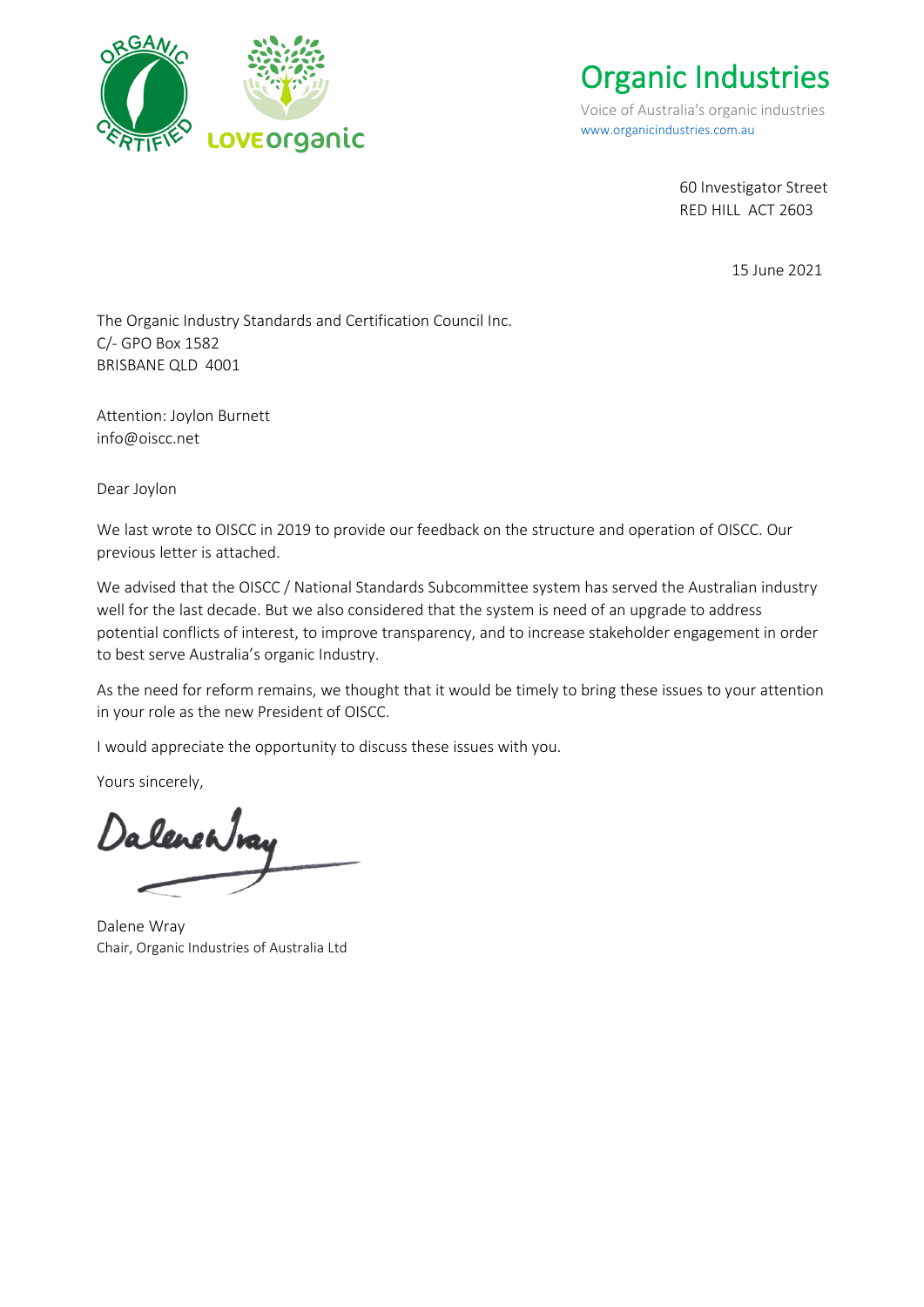

[Organic Industries](https://organicindustries.com.au/)

Voice of Australia's organic industries [www.organicindustries.com.au](http://www.organicindustries.com.au/)

> PO Box 1862 FYSHWICK ACT 2609

16 December 2019

The Organic Industry Standards and Certification Council Inc. C/- GPO Box 1582 BRISBANE QLD 4001

Attention: Jan Denham info@oiscc.net

Dear Jan

We would like to take the opportunity to provide feedback on the structure and operation of OISCC.

We consider that the OISCC / NSsC system has served the Australian industry well for the last decade. We also consider that the system is need of an upgrade to address potential conflicts of interest, to improve transparency, and to increase stakeholder engagement in order to best serve Australia's organic Industry.

#### OISCC membership

The management of Australia's export standard, the *National Standard for Organic and Biodynamic Produce*, is in the hands of The Organic Industry Standards and Certification Council Inc. which is an Association of Australia's six organic certification companies, Australian Organic Limited (though this is not listed on the OISCC website), the Organic Federation of Australia, as well as the Australian National Retailers Ass (ANRA) and the National Farmers Federation.

According to the published Terms of Reference 2010 [\(https://oiscc.org/wp-](https://oiscc.org/wp-content/uploads/2017/07/Terms-of-Reference.pdf)

[content/uploads/2017/07/Terms-of-Reference.pdf\)](https://oiscc.org/wp-content/uploads/2017/07/Terms-of-Reference.pdf), the membership was to be broadened to present wider stakeholder views; however, the current membership list [\(https://oiscc.org/about-us/our-members](https://oiscc.org/about-us/our-members) accessed 8/12/2019) shows that OISCC membership remains mostly with the certification companies.

#### NSsC membership

OISCC appoints the National Standards Sub Committee (NSsC) to review submissions for change to the National Standard. To appoint NSsC members, OISCC appoints a selection committee; however, the members of the selection committee are not publicised, nor are the applicants and the process by which applicants are appointed reported to the public.

The Chair of NSsC is directly appointed by OISCC, and is neither independent nor elected by NSsC members.

There is no guideline as to the industry roles of members of NSsC, in terms of their independence from OISCC members, and their practical involvement with the National Standard as a certified organic operator, farmer, handler, processor, retailer etc.

# NSsC and OISCC transparency

The members of the NSsC are not published.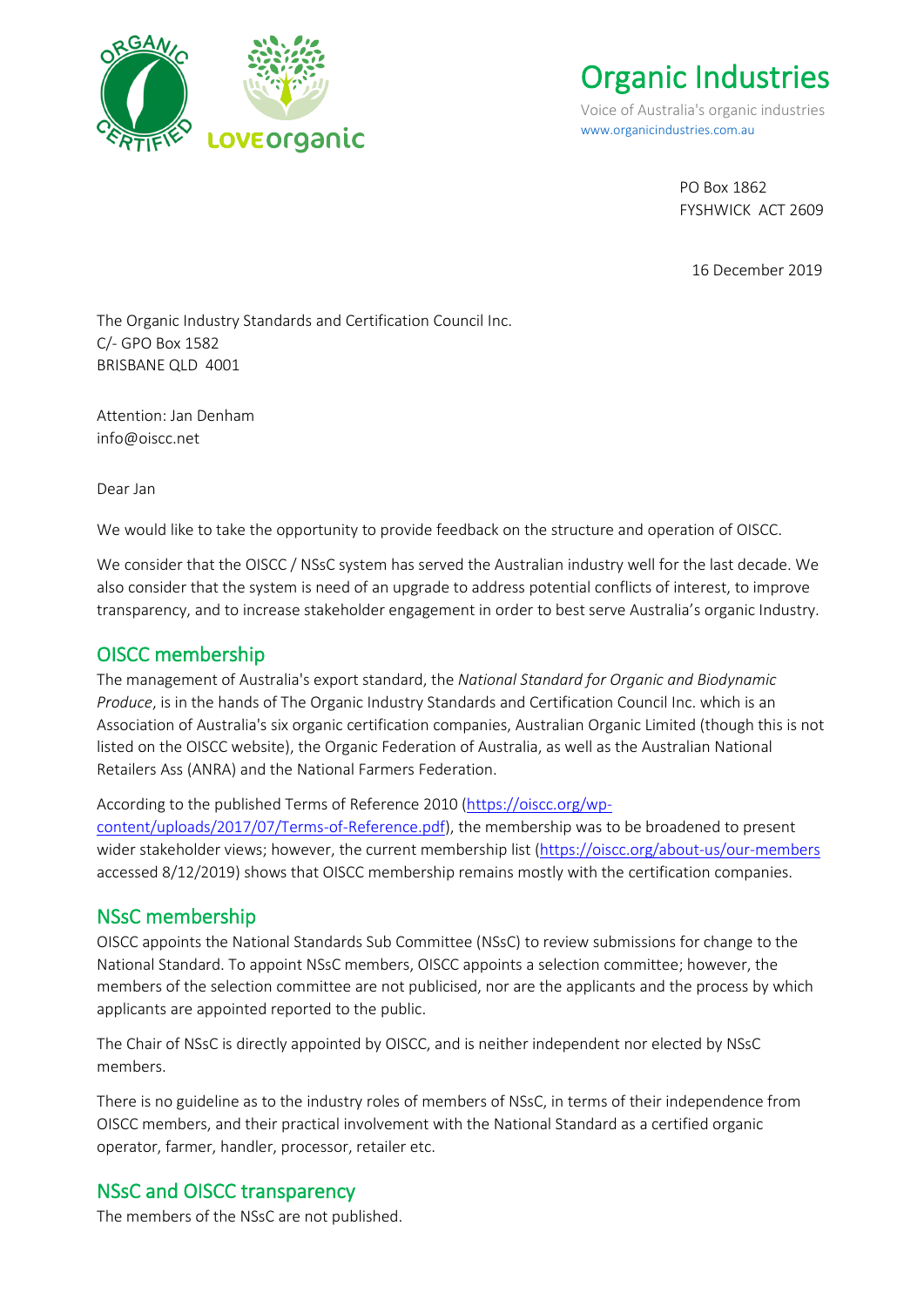Submissions to NSsC are not made public until after the NSsC has considered them, after which they are only published on the OISCC website for a limited period of public comment, and with no mechanism for stakeholders to be alerted to outcomes, subscribe to new submissions by email etc.

NSsC's meeting minutes are not publicised.

According to the NSsC Terms of Reference, "Submissions to the NSsC shall be deemed as public documents unless otherwise approved by OISCC not to be publicly available"; however, the submissions are removed from the website after public comments close [\(https://oiscc.org/wp](https://oiscc.org/wp-content/uploads/2017/08/NSsCTOR.pdf)[content/uploads/2017/08/NSsCTOR.pdf\)](https://oiscc.org/wp-content/uploads/2017/08/NSsCTOR.pdf).

OISCC makes the final decision as to whether to accept or reject the submission but does not record or publicly disclose its own or NSSC's deliberations over submissions.

In contentious cases, such as submissions with regards to the treatment of GMO contamination, there was much public discussion and thousands of public submissions were received; however, these are not publicly available.

### Conflict of interest

Where a member of OISCC, who is also an organic certifier, makes a submission to the NSSC to relax the National Standard in any way—whether it be, for example, a derogation to allow increased conventional livestock feed, or to reduce conversion time post GMO cropping, or that GMO contamination does not necessarily affect a farm's status as organic—there is a potential conflict of interest.

The potential conflict of interest arises where the author of a submission is a member of OISCC and stands to make financial gain from a relaxation of the National Standard by gaining more clients. Note that we do not assert this claim; rather, we simply point out that is how it can easily appear from the outside.

This conflict of interest is all the greater when NSsC members are selected by OISCC and, due to the small size of our industry, have current or historic connections with the certification companies.

# Conflict resolution

There appears to be no documented process for conflict resolution.

#### Comparison of Australia with the US system

The US system has been criticised as too controlled by government; however, in terms of transparency, the US would appear to be far ahead of us.

*Approximately 150 advocates, producers, farmers, manufacturers and others attended the fall meeting of the National Organic Standards Board Oct. 23-25 in Pittsburgh, Pennsylvania, according to a USDA spokeswoman. During the 12 hours of public comment, about 115 people spoke to the board members about their concerns, she said.* [https://www.newhope.com/food](https://www.newhope.com/food-and-beverage/gene-editing-celery-powder-and-organic-enforcement-roundup-nosb%E2%80%99s-fall-meeting)[and-beverage/gene-editing-celery-powder-and-organic-enforcement-roundup](https://www.newhope.com/food-and-beverage/gene-editing-celery-powder-and-organic-enforcement-roundup-nosb%E2%80%99s-fall-meeting)[nosb%E2%80%99s-fall-meeting\)](https://www.newhope.com/food-and-beverage/gene-editing-celery-powder-and-organic-enforcement-roundup-nosb%E2%80%99s-fall-meeting)

The NOSB deliberations are public domain with meeting minutes online back to its birth in 1992 [\(https://www.ams.usda.gov/rules-regulations/organic/nosb/recommendations\)](https://www.ams.usda.gov/rules-regulations/organic/nosb/recommendations)

Membership of NOSB is appointed through a transparent, legislated process, members are listed on the NOSB website, and membership is guided by a strong representation of organic operators and only one certifier out of its 15 members:

*Each NOSB member is appointed by the U.S. Secretary of Agriculture for a five-year term. USDA publishes a call for nominations each Spring, and newly appointed members begin service in January of the following year.*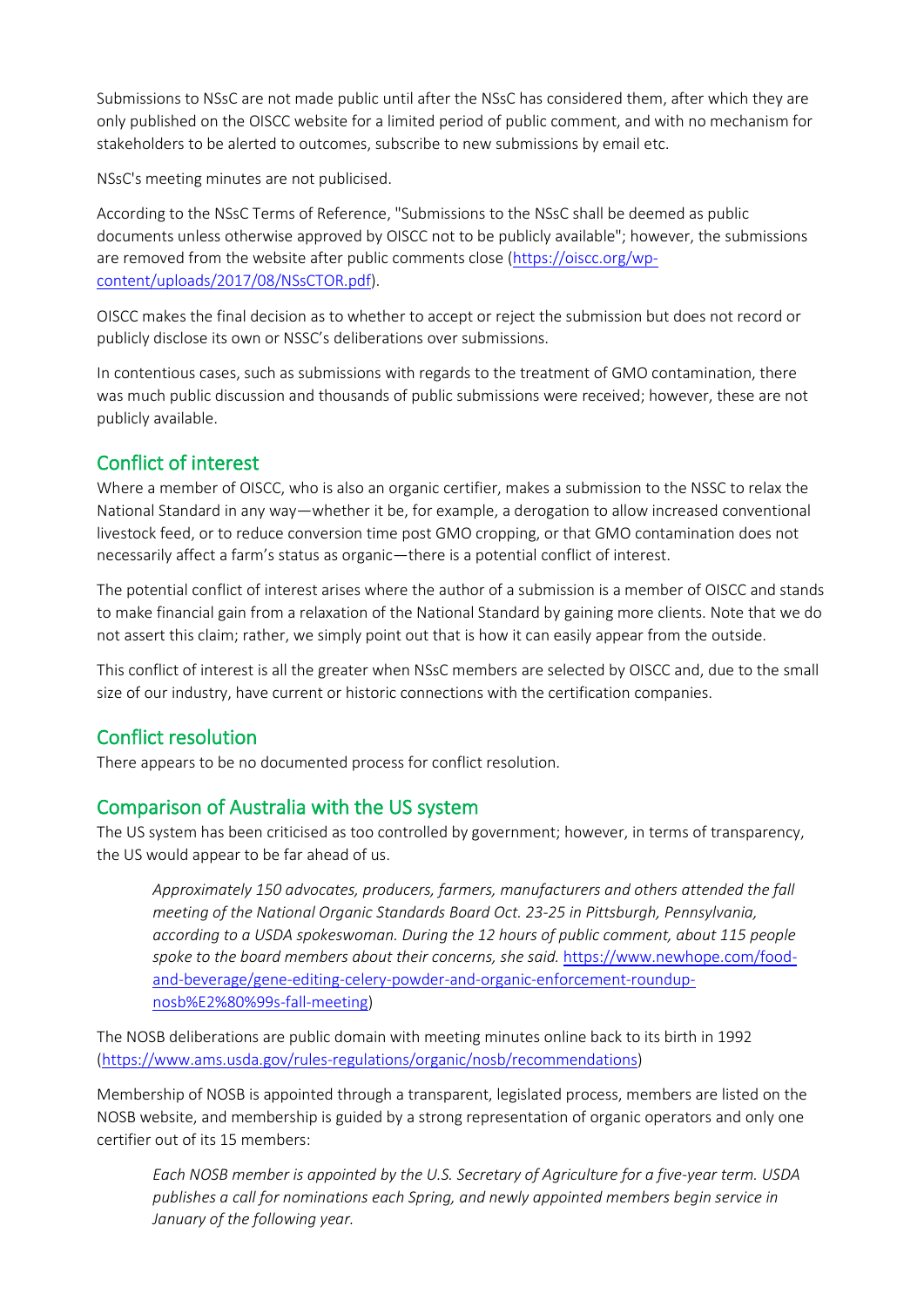*NOSB members include: four who own or operate an organic farming operation; two who own or operate an organic handling operation; one who owns or operates a retail establishment with significant trade in organic products; three with expertise in areas of environmental protection and resource conservation; three who represent public interest or consumer interest groups; one with expertise in the fields of toxicology, ecology, or biochemistry; and one who is a USDA accredited certifying agent.* <https://www.ams.usda.gov/rules-regulations/organic/nosb>

The USDA Standards are public domain and can be downloaded from the USDA website: <https://www.ams.usda.gov/grades-standards/organic-standards>

# Is AS6000 the solution?

In Australia, there has been considerable work put into the addition of AS6000 for Organic and Biodynamic Products which is administered by Standards Australia and whose FT-032 committee membership includes Accord Australasia Ltd, Australian Food and Grocery Council, Australian National Retailers Association, Australian Organic Ltd, Biodynamic Agriculture Australia, Consumers Federation of Australia, Department of Agriculture and Water Resources (Australian Government), Independent Chairperson, Joint Accreditation System of Australia and New Zealand, National Association for Sustainable Agriculture, Organic Federation of Australia, Organic Industry Standards and Certification Council Inc.

At the time of writing, the Terms of Reference for this committee, which presumably includes the selection process and reasoning behind the membership structure, as well as the deliberation process including transparency and stakeholder input, was not available for download from Standards Australia's website.

[https://hub.standards.org.au/hub/public/downloadTermsOfReference.action?committeecode=FT-](https://hub.standards.org.au/hub/public/downloadTermsOfReference.action?committeecode=FT-032%20FT-032)[032%20FT-032](https://hub.standards.org.au/hub/public/downloadTermsOfReference.action?committeecode=FT-032%20FT-032)

AS6000 is not available for public download.

# Proposed reforms

OIA Ltd considers that it is time for an upgrade in the management of the National Standard for Organic and Biodynamic Produce:

- reduced control of Standards by certification companies and other vested interest groups, and increased control by farmers, processors, and retailers who operate under the Standard on a daily basis, in line with the US model
- expanded NSsC membership, in line with the US model
- greater transparency of the NscC membership selection process as per the US model, even if this means direct appointment of their members by the Minister for Agriculture
- publicisation of the members of the NSsC
- greater transparency of the submissions review process, including public and long-term archiving of all submissions, NSsC minutes, deliberations and public comments on submissions
- creation of an annual event, similar to NOSB meetings, where important submissions can be openly debated in a physical public forum
- greater leadership by the Department of Agriculture to remove actual, possible or perceived conflicts of interest within all Standards setting organisations
- creation of internal conflict resolution processes and protection of NSsC members from legal harassment